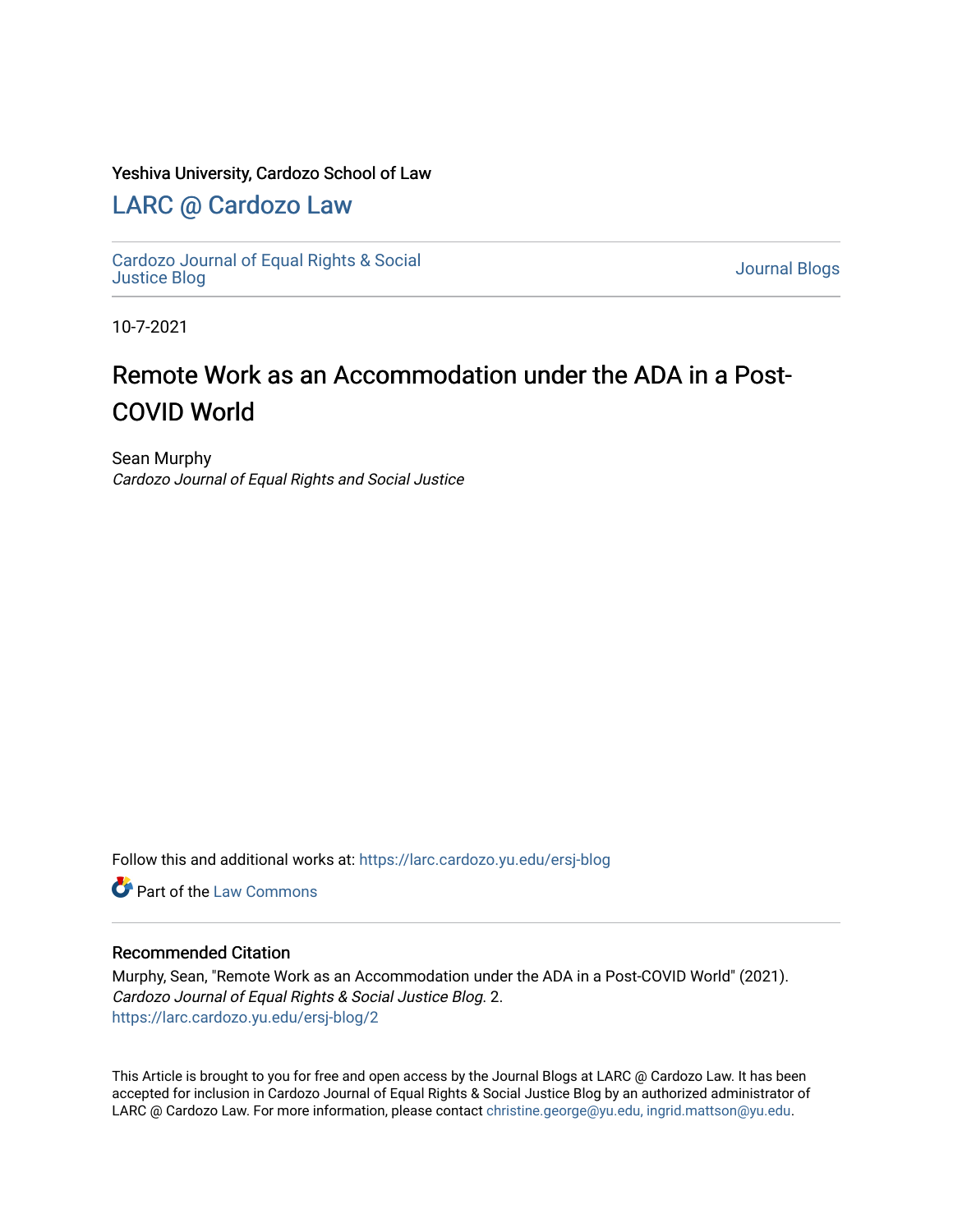# **Remote Work as an Accommodation under the ADA in a Post-COVID World**

The COVID-19 pandemic has raised the issue of what role remote work is to play in the future, and how we should use it to ensure fairness and productivity for both employers and employees. This is especially important for people with certain disabilities for whom remote work may be a helpful and flexible option. Even as society gradually returns to in-person work, disability advocates and others will ensure that remote work will remain a topic of discussion as it has proven over the last 18 months to have immense benefits both for people with disabilities and those without disabilities.[\[1\]](https://manage.wix.com/dashboard/4048580a-6877-4460-b15c-ac5c8ebbccbb/blog/create-post#_ftn1) Remote work, however, has already been established under the Americans with Disabilities Act (ADA) and through case law as an accommodation for employees with disabilities, albeit a much rarer case and one more likely to cause undue hardship to the employer depending on the job[.\[2\]](https://manage.wix.com/dashboard/4048580a-6877-4460-b15c-ac5c8ebbccbb/blog/create-post#_ftn2) The question that remains is whether Covid will have an impact on normalizing regular remote work in the future as an accommodation for employees with disabilities under the ADA.

Under the ADA, an employee is considered qualified [\[1\]](https://manage.wix.com/dashboard/4048580a-6877-4460-b15c-ac5c8ebbccbb/blog/create-post#_msocom_1) for a position if they can "perform the essential functions" of the position, with or without reasonable accommodations as necessary.[\[3\]](https://manage.wix.com/dashboard/4048580a-6877-4460-b15c-ac5c8ebbccbb/blog/create-post#_ftn3) Immense deference is given to the employer's judgment as well as the written job description of what constitutes an essential function, [\[4\]](https://manage.wix.com/dashboard/4048580a-6877-4460-b15c-ac5c8ebbccbb/blog/create-post#_ftn4) which creates a significant barrier for employees seeking accommodation to surmount. Furthermore, the burden is placed on the employee to prove that he or she can perform all of their essential job function[s\[2\]](https://manage.wix.com/dashboard/4048580a-6877-4460-b15c-ac5c8ebbccbb/blog/create-post#_msocom_2) [\[3\]](https://manage.wix.com/dashboard/4048580a-6877-4460-b15c-ac5c8ebbccbb/blog/create-post#_msocom_3) if given a reasonable accommodation[.\[5\]](https://manage.wix.com/dashboard/4048580a-6877-4460-b15c-ac5c8ebbccbb/blog/create-post#_ftn5) Not surprisingly in 2017 and 2018 employers won 70% of the ruling[s\[4\]](https://manage.wix.com/dashboard/4048580a-6877-4460-b15c-ac5c8ebbccbb/blog/create-post#_msocom_4) [\[5\]](https://manage.wix.com/dashboard/4048580a-6877-4460-b15c-ac5c8ebbccbb/blog/create-post#_msocom_5) on whether they could reject an employee's request for remote work as an accommodation for their disability[.\[6\]](https://manage.wix.com/dashboard/4048580a-6877-4460-b15c-ac5c8ebbccbb/blog/create-post#_ftn6) Remote work, which technology has made more practical and effective than ever, still faces resistance from employers who cling to traditional workplace norms that value in-person collaboration and supervision over the many benefits of remote work.[\[7\]](https://manage.wix.com/dashboard/4048580a-6877-4460-b15c-ac5c8ebbccbb/blog/create-post#_ftn7) Many employers successfully cite job-specific reasoning for denying remote work access, such as the need for physical presence, team work, supervision, or security concerns, and are typically supported by the courts.[\[8\]](https://manage.wix.com/dashboard/4048580a-6877-4460-b15c-ac5c8ebbccbb/blog/create-post#_ftn8) Other employers need only point to company-wide policies that either broadly prohibit remote work or restrict it to employees who have contributed a certain number of years[,\[9\]](https://manage.wix.com/dashboard/4048580a-6877-4460-b15c-ac5c8ebbccbb/blog/create-post#_ftn9) totally ignoring the individualized needs, capabilities, and responsibilities of the employee and employer.[\[10\]](https://manage.wix.com/dashboard/4048580a-6877-4460-b15c-ac5c8ebbccbb/blog/create-post#_ftn10) This onesize-fits-all approach undermines the purpose of the ADA and may be problematic in the adoption of remote work as an accommodation in the future.

COVID-19's lingering effects have given rise to a condition scientists are calling "long-COVID" as a potential condition covered by the Americans with Disabilities Act, qualifying employees with the condition for reasonable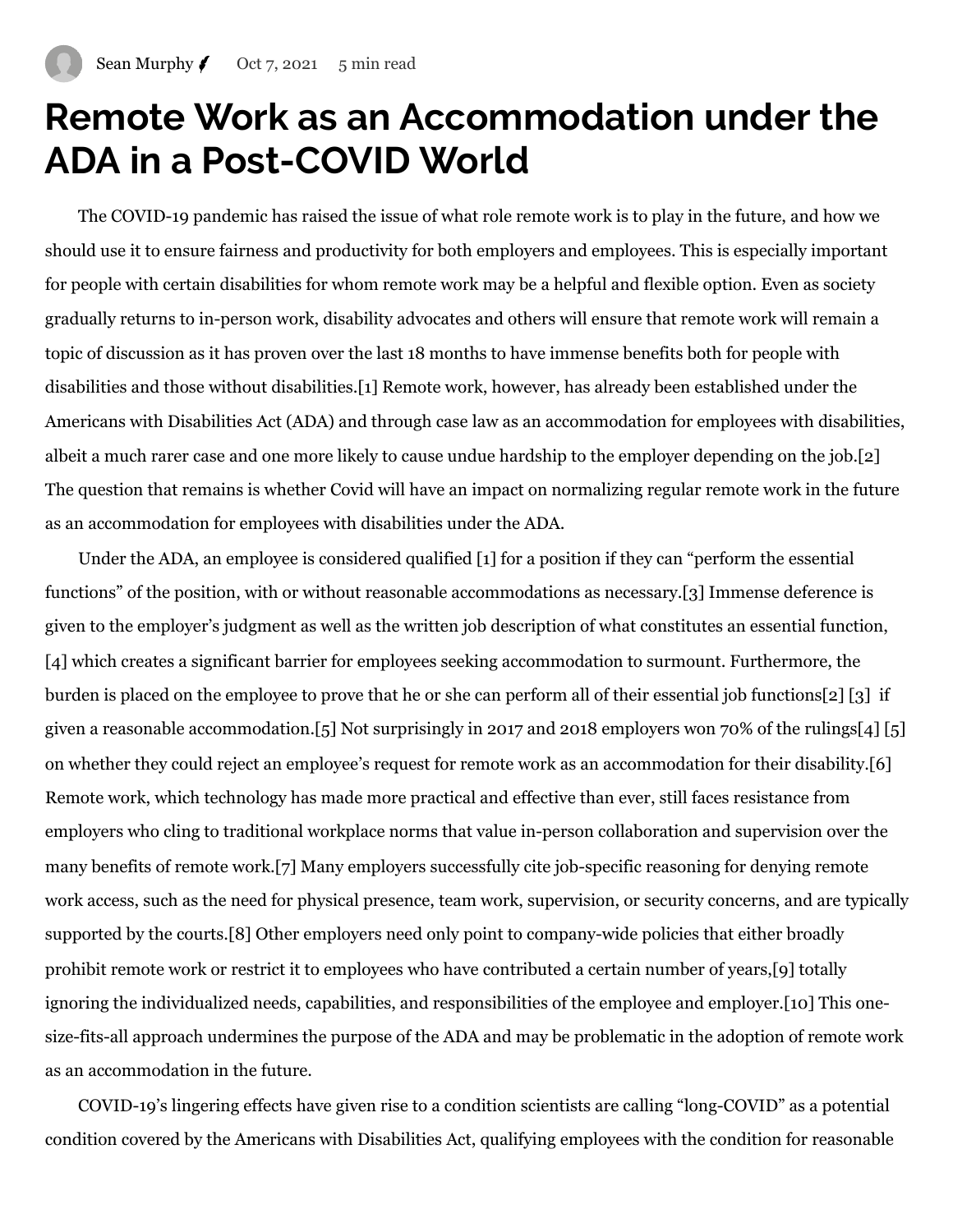accommodation in the workplace. Long-COVID is characterized as the persistence of COVID-19 symptoms for months after the initial contraction, including "shortness of breath and respiratory problems, muscle aches, brain fog, anxiety, depression, fatigue .["\[11\]](https://manage.wix.com/dashboard/4048580a-6877-4460-b15c-ac5c8ebbccbb/blog/create-post#_ftn11) While courts have yet to rule on the inclusion of long-COVID as a covered disability, the ADA defines a disability as a "physical or mental impairment that substantially limits one or more major life activities" and includes sleeping, walking, breathing, concentrating, thinking, and working in its nonexhaustive list of such activities[.\[12\]](https://manage.wix.com/dashboard/4048580a-6877-4460-b15c-ac5c8ebbccbb/blog/create-post#_ftn12) Additionally, the ADA Amendments Act clarified that courts should more broadly construe disabilities to include temporary or episodic ones in addition to just permanent ones[\[13\]](https://manage.wix.com/dashboard/4048580a-6877-4460-b15c-ac5c8ebbccbb/blog/create-post#_ftn13). Lastly, the ADA has been used to support remote work as a reasonable accommodation for mental conditions such as obsessive-compulsive disorder, depression and generalized anxiety disorder.[\[6\]](https://manage.wix.com/dashboard/4048580a-6877-4460-b15c-ac5c8ebbccbb/blog/create-post#_msocom_6) [\[7\]](https://manage.wix.com/dashboard/4048580a-6877-4460-b15c-ac5c8ebbccbb/blog/create-post#_msocom_7) [\[14\]](https://manage.wix.com/dashboard/4048580a-6877-4460-b15c-ac5c8ebbccbb/blog/create-post#_ftn14) These factors, taken together, would indicate that the physical and mental effects of long-COVID have a significant chance of being characterized as a disability under the ADA and qualifying employees for some form of reasonable accommodation, which may include remote work.

COVID-19's lasting impact on the intersection of disability and employment law is still too early to discern but understanding the current state of judicial attitudes towards remote work as an accommodation under the ADA gives insight to how they might develop in the future. [\[8\]](https://manage.wix.com/dashboard/4048580a-6877-4460-b15c-ac5c8ebbccbb/blog/create-post#_msocom_8) [\[9\]](https://manage.wix.com/dashboard/4048580a-6877-4460-b15c-ac5c8ebbccbb/blog/create-post#_msocom_9) The 2008 amendment to the ADA focused on broadening the scope of what constitutes a covered disability. However, our understanding of disability, alongside our technology and work culture, has evolved greatly over the past 13 years. Now that we have experienced remote work on a large scale and for a long period of time, perhaps it is time to amend the ADA once again, this time with the spotlight on inclusivity of accommodations, such as remote work, rather than on the inclusivity of the disabilities themselves.

[\[1\]](https://manage.wix.com/dashboard/4048580a-6877-4460-b15c-ac5c8ebbccbb/blog/create-post#_ftnref1) Tammy D. Allen et al., How Effective is Telecommuting? Assessing the Status of Our Scientific Findings, 16 Psych. Sci. Pub. Int. 40, 47 (2015); Michelle A. Travis, Lashing Back at the ADA Backlash: How the Americans with Disabilities Act Benefits Americans Without Disabilities, 76 Tenn. L. Rev. 311, 352-53 (2009), ("[accommodations can] decrease turnover and retraining costs, lower absenteeism, increase productivity, enhance recruiting, and lower overhead costs.")

[\[2\]](https://manage.wix.com/dashboard/4048580a-6877-4460-b15c-ac5c8ebbccbb/blog/create-post#_ftnref2) Vande Zande v. Wisconsin Dep't of Admin., 44 F.3d 538 (7th Cir. 1995) (recognizing the possibility of remote work as an accommodation in a "very extraordinary case"); Tyndall v. Nat'l Educ. Ctrs., Inc 31 F.3d 209 (4th Cir. 1994).

[\[3\]](https://manage.wix.com/dashboard/4048580a-6877-4460-b15c-ac5c8ebbccbb/blog/create-post#_ftnref3) 42 U.S.C. § 12112(a) (hereinafter "ADA").

[\[4\]](https://manage.wix.com/dashboard/4048580a-6877-4460-b15c-ac5c8ebbccbb/blog/create-post#_ftnref4) *Id*.; *see also* Summerville v. Trans World Airlines, Inc., 219 F.3d 855, 858 (8th Cir. 2000).

[\[5\]](https://manage.wix.com/dashboard/4048580a-6877-4460-b15c-ac5c8ebbccbb/blog/create-post#_ftnref5) Michelle A. Travis, *Disqualifying Universality Under the Americans with Disabilities Act Amendments Act*, 2015 Mich. St. L. Rev. 1689, 1701-03 (2015).

[\[6\]](https://manage.wix.com/dashboard/4048580a-6877-4460-b15c-ac5c8ebbccbb/blog/create-post#_ftnref6) Robert Iafolla, *Work at Home Gets Skeptical Eye From Courts as Disability Issue*, Bloomberg L. (Feb. 21, 2019), https://news.bloomberglaw.com/daily-labor-report/work-at-home-gets-skeptical-eye-from-courts-asdisability-issue.

[\[7\]](https://manage.wix.com/dashboard/4048580a-6877-4460-b15c-ac5c8ebbccbb/blog/create-post#_ftnref7) Benjamin D. Johnson, Comment, *There's No Place Like Work: How Modern Technology is Changing the*